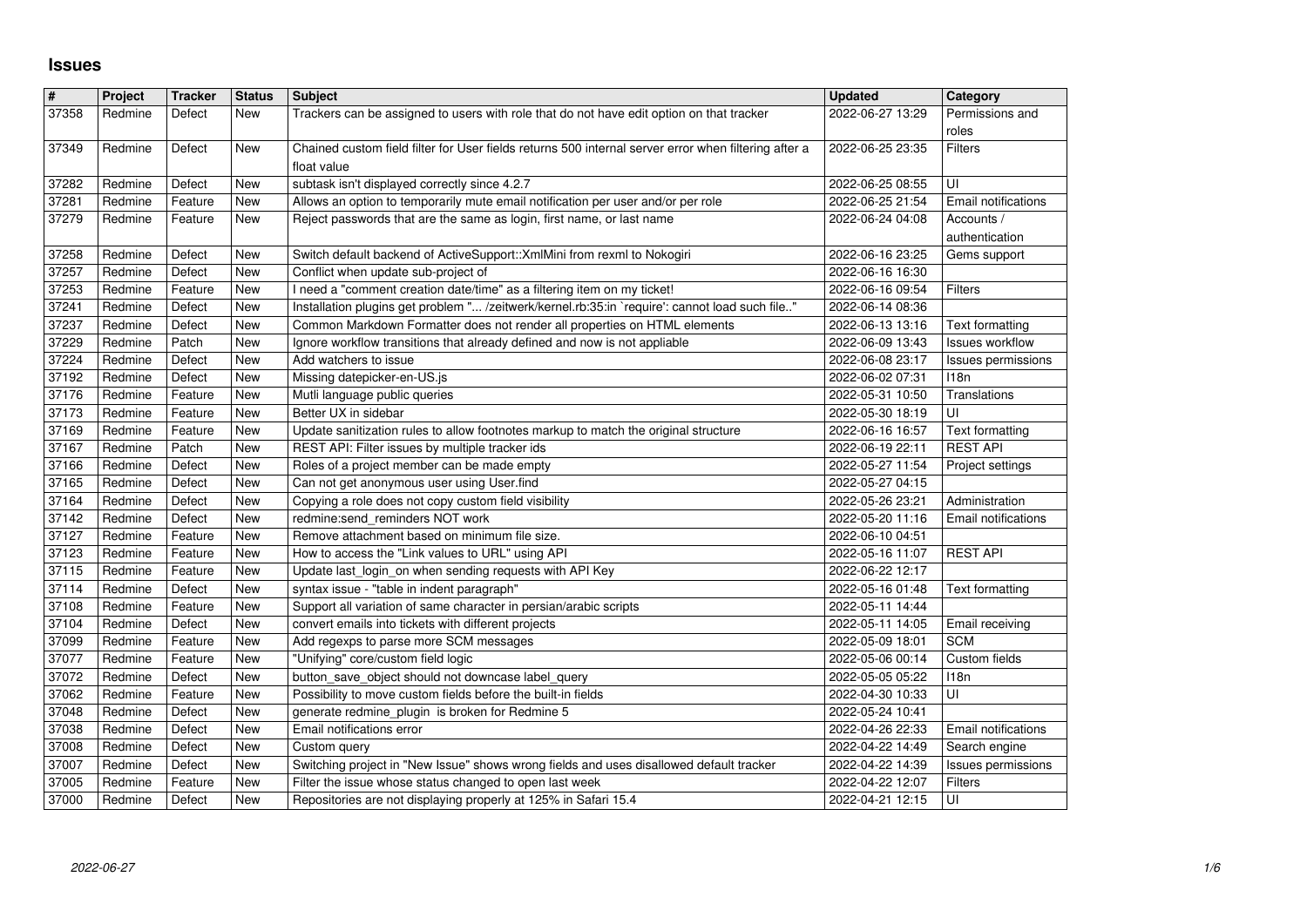| $\pmb{\#}$     | Project            | <b>Tracker</b>     | <b>Status</b>     | <b>Subject</b>                                                                                                                         | <b>Updated</b>                       | Category                          |
|----------------|--------------------|--------------------|-------------------|----------------------------------------------------------------------------------------------------------------------------------------|--------------------------------------|-----------------------------------|
| 36969          | Redmine            | Defect             | New               | EmailAddress regex matches invalid email addresses                                                                                     | 2022-05-05 09:08                     | Accounts /<br>authentication      |
| 36967          | Redmine            | Defect             | New               | issue#create difference error patterns between project_id inside and outside with none member                                          | 2022-04-18 09:56                     | <b>Issues</b>                     |
| 36933          | Redmine            | Feature            | New               | condition<br>Halt Redmine boot entirely instead of showing a warning in admin/info when there are pending                              | 2022-04-11 09:11                     | Administration                    |
|                |                    |                    |                   | migrations                                                                                                                             |                                      |                                   |
| 36931          | Redmine            | Feature            | New               | Option to search active projects only                                                                                                  | 2022-04-11 04:05                     | Search engine                     |
| 36908<br>36897 | Redmine<br>Redmine | Feature<br>Patch   | New<br><b>New</b> | Improved wording on password change form<br>Wrong formatting of date in Time Entries                                                   | 2022-06-24 11:32<br>2022-06-14 11:33 | UI<br>Time tracking               |
| 36875          | Redmine            | Feature            | <b>New</b>        | Run garbage collection by clicking on the admin site                                                                                   | 2022-04-03 07:44                     | Administration                    |
| 36864<br>36854 | Redmine<br>Redmine | Defect<br>Feature  | New<br><b>New</b> | Email can't be dragged into Redmine 4.2.3<br>Include workflow creation in REST API                                                     | 2022-03-31 06:00<br>2022-03-29 10:14 | Issues<br><b>REST API</b>         |
| 36852          | Redmine            | Feature            | New               | Load and use bash/system ENV variables in config YML files                                                                             | 2022-04-12 18:16                     |                                   |
| 36848          | Redmine            | Feature            | <b>New</b>        | API allow display "watchers" when listing several issues                                                                               | 2022-03-28 10:53                     | <b>REST API</b>                   |
| 36844<br>36840 | Redmine<br>Redmine | Patch<br>Feature   | New<br>New        | Cleanup orphaned query and role ids from habtm join table queries_roles<br>Migrate Wiki needs an update.                               | 2022-03-27 23:20<br>2022-03-25 21:01 | Wiki                              |
| 36827          | Redmine            | Patch              | New               | User Department Required in CSV export                                                                                                 | 2022-03-23 07:04                     | Issues                            |
| 36814<br>36807 | Redmine<br>Redmine | Defect<br>Patch    | <b>New</b><br>New | Can't login in after upgrading to rev. 21486<br>Remove CommonMark experimental flag and mark as deprecated the RedCarpet Markdown      | 2022-03-24 04:32                     |                                   |
| 36806          | Redmine            | Patch              | New               | Remove rss_* deprecated methods                                                                                                        | 2022-06-25 19:52<br>2022-03-19 11:36 | Text formatting                   |
| 36801          | Redmine            | Defect             | <b>New</b>        | Rails Autoload Paths contain plugin libs twice                                                                                         | 2022-03-18 22:25                     | Plugin API                        |
| 36794<br>36785 | Redmine<br>Redmine | Defect<br>Feature  | <b>New</b><br>New | Issue copying ignores workflow rules<br>Extension rest api                                                                             | 2022-03-17 16:46<br>2022-03-17 13:10 | <b>REST API</b>                   |
| 36742          | Redmine            | Patch              | New               | Scroll to top button                                                                                                                   | 2022-03-10 19:37                     |                                   |
| 36739<br>36735 | Redmine<br>Redmine | Feature<br>Defect  | New<br>New        | Copy issue without notification on old issue<br>Realitons error                                                                        | 2022-03-09 02:23<br>2022-03-07 12:00 | Issues<br><b>Issues</b>           |
| 36719          | Redmine            | Defect             | <b>New</b>        | Projects page doesn't show project summary correctly if it contains a table                                                            | 2022-02-28 17:55                     | Projects                          |
| 36711          | Redmine            | Feature            | New               | Various features for MailHandler                                                                                                       | 2022-02-26 23:12                     | Email receiving                   |
| 36702<br>36700 | Redmine<br>Redmine | Feature<br>Defect  | <b>New</b><br>New | Inline autocomplete for versions<br>redmine:email:receive_imap truncate body email                                                     | 2022-02-25 09:06<br>2022-02-24 15:59 | Email receiving                   |
| 36695          | Redmine            | Feature            | <b>New</b>        | Add check in Redmine information page if default queue adapter is used in production                                                   | 2022-03-29 07:03                     | Administration                    |
| 36679<br>36659 | Redmine<br>Redmine | Feature<br>Feature | New<br>New        | Export a version as changelog text<br>Add "auth_source_id" to GET request for Endpoint /users.:format                                  | 2022-02-22 00:28<br>2022-02-18 10:22 | Roadmap<br><b>REST API</b>        |
| 36634          | Redmine            | Defect             | New               | Usability: change "are you sure" texts.                                                                                                | 2022-02-14 12:36                     | UI                                |
| 36594          | Redmine            | Feature            | New               | Relax rouge version dependency in Gemfile                                                                                              | 2022-02-09 19:31                     | <b>Text formatting</b>            |
| 36583<br>36581 | Redmine<br>Redmine | Defect<br>Defect   | New<br>New        | Navigate directly to My Page from SSO authentication avoiding redmine login<br>Clicking the "New repository" button causes a 404 error | 2022-02-07 12:19<br>2022-03-13 08:54 | OpenID<br><b>SCM</b>              |
| 36574          | Redmine            | Defect             | New               | context-menu on task                                                                                                                   | 2022-02-24 13:53                     | UI                                |
| 36573<br>36544 | Redmine<br>Redmine | Feature<br>Feature | New<br><b>New</b> | Extend config.ru to support sub-uri ootb and cleanup all wiki pages<br>API json/xml responses based on Accept header                   | 2022-02-10 06:40<br>2022-01-30 14:33 | Administration<br><b>REST API</b> |
| 36542          | Redmine            | Defect             | New               | projects.xml API doens't include closed projects since redmine v4.1                                                                    | 2022-02-10 10:14                     | <b>REST API</b>                   |
|                |                    |                    |                   |                                                                                                                                        |                                      |                                   |
|                |                    |                    |                   |                                                                                                                                        |                                      |                                   |
|                |                    |                    |                   |                                                                                                                                        |                                      |                                   |
|                |                    |                    |                   |                                                                                                                                        |                                      |                                   |
|                |                    |                    |                   |                                                                                                                                        |                                      |                                   |
|                |                    |                    |                   |                                                                                                                                        |                                      |                                   |
|                |                    |                    |                   |                                                                                                                                        |                                      |                                   |
|                |                    |                    |                   |                                                                                                                                        |                                      |                                   |
|                |                    |                    |                   |                                                                                                                                        |                                      |                                   |
|                |                    |                    |                   |                                                                                                                                        |                                      |                                   |
|                |                    |                    |                   |                                                                                                                                        |                                      |                                   |
|                |                    |                    |                   |                                                                                                                                        |                                      |                                   |
|                |                    |                    |                   |                                                                                                                                        |                                      |                                   |
|                |                    |                    |                   |                                                                                                                                        |                                      |                                   |
|                |                    |                    |                   |                                                                                                                                        |                                      |                                   |
|                |                    |                    |                   |                                                                                                                                        |                                      |                                   |
|                |                    |                    |                   |                                                                                                                                        |                                      |                                   |
|                |                    |                    |                   |                                                                                                                                        |                                      |                                   |
|                |                    |                    |                   |                                                                                                                                        |                                      |                                   |
|                |                    |                    |                   |                                                                                                                                        |                                      |                                   |
|                |                    |                    |                   |                                                                                                                                        |                                      |                                   |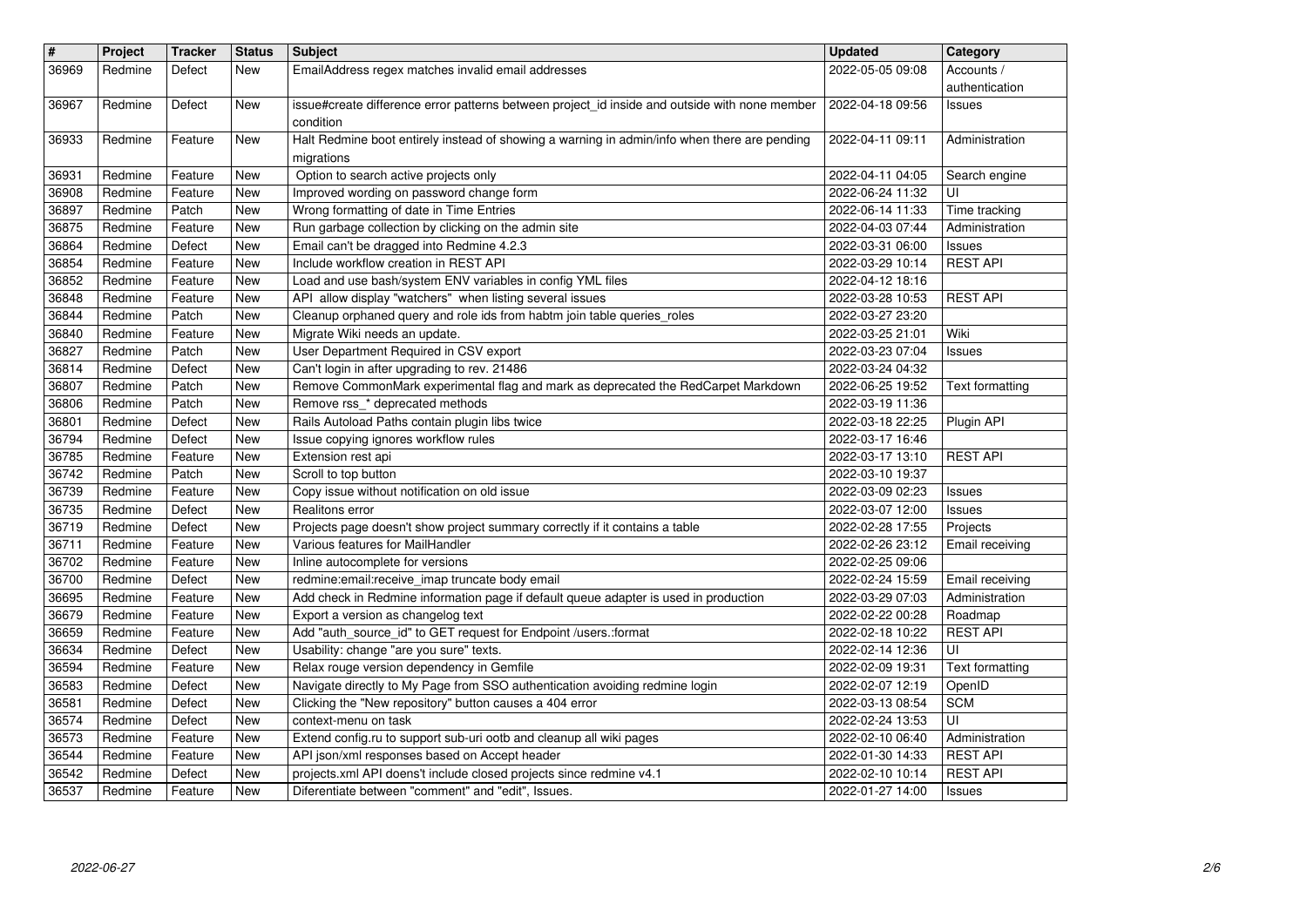| $\overline{\mathbf{r}}$<br>36521 | Project<br>Redmine | <b>Tracker</b><br>Feature | <b>Status</b><br>New | <b>Subject</b><br>Add language filter to redmine.org page                                                                                                     | <b>Updated</b><br>2022-01-25 21:30   | Category<br>Website                           |
|----------------------------------|--------------------|---------------------------|----------------------|---------------------------------------------------------------------------------------------------------------------------------------------------------------|--------------------------------------|-----------------------------------------------|
| 36515<br>36450                   | Redmine<br>Redmine | Defect<br>Feature         | New<br>New           | Images with absolute Path / URL not exported to PDF<br>Show/hide private comments                                                                             | 2022-03-02 23:53<br>2022-01-19 10:43 | (redmine.org)<br>PDF export                   |
| 36448                            | Redmine            | Feature                   | New                  | Option to group subtasks within task in issue list                                                                                                            | 2022-01-19 01:18                     | <b>Issues</b><br><b>Issues</b> list           |
| 36444<br>36438                   | Redmine<br>Redmine | Defect<br>Patch           | New<br>New           | Validation error message when no trackers are assigned to a project is confusing<br>Support nulls first/last option for sorting order of custom queries       | 2022-01-18 08:11<br>2022-01-17 13:41 | Email receiving                               |
| 36413                            | Redmine            | Feature                   | New                  | How could I assign automatically project value to the linked demands?                                                                                         | 2022-01-11 18:10                     | Project settings                              |
| 36412<br>36395                   | Redmine<br>Redmine | Feature<br>Defect         | New<br>New           | Possibility to mark "Note" field as "Required" in "Workflow->Fields permissions" tab<br>Mailer.with_synched_deliveries is not thread-safe                     | 2022-01-10 23:53<br>2022-01-06 17:12 | <b>Issues workflow</b><br>Email notifications |
| 36376<br>36374                   | Redmine<br>Redmine | Feature<br>Feature        | New<br>New           | accidentally delete a member in the project member settings<br>Add sign in page caps lock indicator                                                           | 2022-01-18 10:49<br>2021-12-31 06:53 | Security                                      |
| 36370                            | Redmine            | Feature                   | New                  | Add Copy and Archive to the project context menu                                                                                                              | 2022-01-07 09:01                     | Projects                                      |
| 36368<br>36365                   | Redmine<br>Redmine | Defect<br>Defect          | New<br>New           | show in assignable user when he/she is not member of that project<br>centos8 00 redmine0000000000 webhook,000000000000000                                     | 2021-12-30 13:11<br>2021-12-29 10:00 | <b>Issues</b><br>Hook requests                |
| 36364                            | Redmine            | Feature                   | New                  | Add possibility to add custom field of type key/value list to timelog reports                                                                                 | 2021-12-28 18:28                     | Time tracking                                 |
| 36349<br>36335                   | Redmine<br>Redmine | Defect<br>Defect          | New<br>New           | Problem with adding peopel to existing tasks<br>Error when editing workflow with large number of statuses                                                     | 2022-01-25 11:52<br>2021-12-19 15:50 | Issues permissions<br>Issues workflow         |
| 36328<br>36320                   | Redmine<br>Redmine | Feature<br>Feature        | New<br>New           | Issue Tab - View Issue and all its descendants<br>Migrate to Rails 7                                                                                          | 2021-12-20 18:55<br>2022-05-04 10:26 | <b>Issues</b><br>Rails support                |
| 36295                            | Redmine            | Feature                   | New                  | Tracker based field ordering.                                                                                                                                 | 2021-12-09 21:09                     | Custom fields                                 |
| 36291<br>36278                   | Redmine<br>Redmine | Defect<br>Defect          | New<br><b>New</b>    | Issue done ratio is not updated after closing duplicate issue<br>Required field does not marked as required when user has multiple roles with different rules | 2021-12-22 13:35<br>2021-12-13 10:46 | Issues<br><b>Issues workflow</b>              |
| 36273<br>36265                   | Redmine<br>Redmine | Defect<br>Patch           | New                  | Modifying the source code of the plugin does not reload it in trunk 21295<br>More flexible options for issue notifications                                    | 2021-12-02 15:21<br>2021-12-01 10:27 |                                               |
| 36260                            | Redmine            | Defect                    | New<br>New           | Gantt error                                                                                                                                                   | 2021-11-30 11:55                     |                                               |
| 36258<br>36256                   | Redmine<br>Redmine | Patch<br>Feature          | New<br>New           | Support revision without any message<br>Redmine Calendar is not listing issues                                                                                | 2021-12-30 10:22<br>2021-11-29 09:00 | <b>SCM</b><br>Calendar                        |
| 36252                            | Redmine            | Feature                   | New                  | Make the wiki multi-lingual                                                                                                                                   | 2021-11-26 11:18                     |                                               |
| 36229<br>36223                   | Redmine<br>Redmine | Defect<br>Defect          | New<br>New           | API - Question/Problem<br>Import from csv problems                                                                                                            | 2021-11-23 23:44<br>2021-11-22 16:55 | Documentation<br>Importers                    |
| 36204                            | Redmine            | Feature                   | New                  | Add links from roadmap and a specific version to files associated with a version                                                                              | 2021-11-17 16:51                     | Roadmap                                       |
| 36197<br>36183                   | Redmine<br>Redmine | Feature<br>Feature        | New<br>New           | Make the default behavior of copying attachments configurable when copying an issue<br>Dynamic decimal separator, according to country setting                | 2022-02-07 10:55<br>2021-11-11 11:37 | Issues                                        |
| 36182                            | Redmine            | Patch                     | New                  | Show notifications for all Redmine users                                                                                                                      | 2022-06-27 06:35                     | Administration<br>Time tracking               |
| 36181<br>36177                   | Redmine<br>Redmine | Defect<br>Defect          | New<br>New           | Time tracking enumeration Activities are duplicated and counted separately in reports<br>Remove spaces at the end of custom-fields names                      | 2021-11-10 22:24<br>2021-11-09 14:11 | Custom fields                                 |
| 36176<br>36162                   | Redmine<br>Redmine | Feature<br>Feature        | <b>New</b><br>New    | Create automatic subtasks<br>Add notification reason to the email instead of the default static email footer                                                  | 2021-11-09 12:35<br>2022-04-26 15:20 | <b>Email notifications</b>                    |
| 36150                            | Redmine            | Defect                    | <b>New</b>           | imap mail fetch validation failed: due date is blank                                                                                                          | 2021-11-06 19:36                     | Email receiving                               |
| 36138<br>36136                   | Redmine<br>Redmine | Feature<br>Feature        | New<br>New           | 00000000<br>redmine_cost_admin plugin                                                                                                                         | 2021-11-17 07:28<br>2021-11-24 00:37 | Issues<br>Time tracking                       |
|                                  |                    |                           |                      |                                                                                                                                                               |                                      |                                               |
|                                  |                    |                           |                      |                                                                                                                                                               |                                      |                                               |
|                                  |                    |                           |                      |                                                                                                                                                               |                                      |                                               |
|                                  |                    |                           |                      |                                                                                                                                                               |                                      |                                               |
|                                  |                    |                           |                      |                                                                                                                                                               |                                      |                                               |
|                                  |                    |                           |                      |                                                                                                                                                               |                                      |                                               |
|                                  |                    |                           |                      |                                                                                                                                                               |                                      |                                               |
|                                  |                    |                           |                      |                                                                                                                                                               |                                      |                                               |
|                                  |                    |                           |                      |                                                                                                                                                               |                                      |                                               |
|                                  |                    |                           |                      |                                                                                                                                                               |                                      |                                               |
|                                  |                    |                           |                      |                                                                                                                                                               |                                      |                                               |
|                                  |                    |                           |                      |                                                                                                                                                               |                                      |                                               |
|                                  |                    |                           |                      |                                                                                                                                                               |                                      |                                               |
|                                  |                    |                           |                      |                                                                                                                                                               |                                      |                                               |
|                                  |                    |                           |                      |                                                                                                                                                               |                                      |                                               |
|                                  |                    |                           |                      |                                                                                                                                                               |                                      |                                               |
|                                  |                    |                           |                      |                                                                                                                                                               |                                      |                                               |
|                                  |                    |                           |                      |                                                                                                                                                               |                                      |                                               |
|                                  |                    |                           |                      |                                                                                                                                                               |                                      |                                               |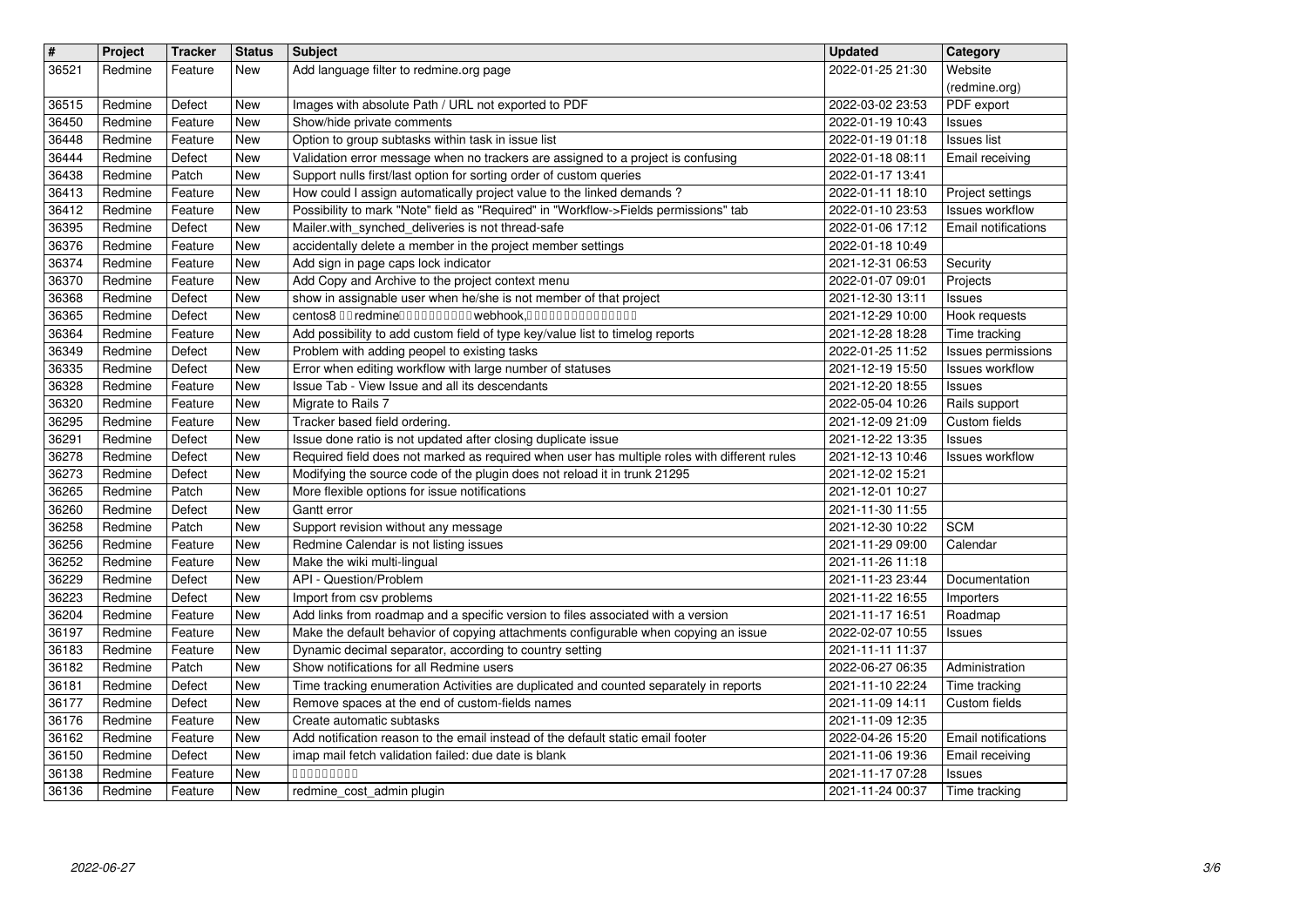| $\vert$ #      | Project            | <b>Tracker</b>     | <b>Status</b>     | <b>Subject</b>                                                                                                                                                                   | <b>Updated</b>                       | Category                         |
|----------------|--------------------|--------------------|-------------------|----------------------------------------------------------------------------------------------------------------------------------------------------------------------------------|--------------------------------------|----------------------------------|
| 36135          | Redmine            | Patch              | New               | Setting partially independent start-date, end-date, priority and done ratio in parent tickets when                                                                               | 2021-11-03 17:06                     | Issues                           |
| 36059          | Redmine            | Defect             | <b>New</b>        | subtasking<br>Fulltext search in timelog comments                                                                                                                                | 2022-03-13 06:44                     | Search engine                    |
| 36056          | Redmine            | Feature            | New               | Update password hash function                                                                                                                                                    | 2021-10-27 11:09                     |                                  |
| 36042          | Redmine            | Defect             | New               | Filtering issues by multiple projects in REST API returns a 404                                                                                                                  | 2021-10-25 22:48                     | <b>REST API</b>                  |
| 36032          | Redmine            | Feature            | New               | Auto-complete in Project list form                                                                                                                                               | 2021-10-22 14:15                     | <b>Filters</b>                   |
| 36031<br>36025 | Redmine<br>Redmine | Defect<br>Feature  | New<br>New        | REST API show wiki page in html format contains wrong links to another wiki project<br>Drag and drop upload files to issue via issue list screen                                 | 2021-10-22 11:08<br>2021-10-21 09:01 | <b>REST API</b><br>Files         |
| 36023          | Redmine            | Defect             | New               | Export project news to pdf (images in description are not showing in exported pdf file)                                                                                          | 2021-10-21 07:49                     | <b>News</b>                      |
| 36004          | Redmine            | Defect             | New               | file sestem reposatory dont list the arabic files                                                                                                                                | 2021-10-20 12:46                     | <b>SCM</b>                       |
| 36002<br>35990 | Redmine<br>Redmine | Feature<br>Feature | New<br>New        | Add search capabilities in a list custom-field to improve the user expirience<br>Sitewide news plugin                                                                            | 2021-10-18 10:29<br>2021-10-15 03:37 | UI<br><b>News</b>                |
| 35988          | Redmine            | Feature            | New               | Spread sheet import plugin                                                                                                                                                       | 2021-11-10 06:54                     | Importers                        |
| 35965          | Redmine            | Defect             | New               | REST group api does not work when user is already member of group                                                                                                                | 2021-10-08 11:33                     | <b>REST API</b>                  |
| 35963<br>35946 | Redmine<br>Redmine | Defect<br>Patch    | New<br>New        | Redmine: Associated revisions not updating automatically<br>Mark project categories as "inactive"                                                                                | 2021-10-07 17:12<br>2021-10-01 11:29 | Issues<br>Project settings       |
| 35938          | Redmine            | Feature            | New               | custom relationship and tracker filter                                                                                                                                           | 2021-09-30 14:30                     | Issues                           |
| 35920          | Redmine            | Feature            | New               | Display caption of "Group by column" on the grouped issues list                                                                                                                  | 2022-04-12 08:03                     |                                  |
| 35919<br>35917 | Redmine<br>Redmine | Patch<br>Defect    | New<br><b>New</b> | Illumination of overdue closed issues<br>Bringing redmine projects back from a restored hard drive                                                                               | 2021-09-24 21:26<br>2021-09-24 14:31 | Issues planning<br>Files         |
| 35916          | Redmine            | Defect             | New               | Time-Entries CSV export is broken                                                                                                                                                | 2021-10-18 09:40                     | Time tracking                    |
| 35906          | Redmine            | Feature            | New               | Project Activity Log                                                                                                                                                             | 2021-09-22 19:04                     | Projects                         |
| 35890<br>35889 | Redmine<br>Redmine | Feature<br>Feature | New<br>New        | Equalize content order for diff views<br>Textile and Markdown attachment rendering should support third-party formatters                                                         | 2021-09-18 13:54<br>2021-09-22 01:27 | UI<br>Attachments                |
| 35885          | Redmine            | Defect             | New               | the change of routing raw files from repositories not included in the upgrade proces/manual                                                                                      | 2021-09-24 17:32                     |                                  |
| 35872          | Redmine            | Defect             | New               | Attendee listbox ordering problem solution                                                                                                                                       | 2021-09-14 22:29                     | Issues                           |
| 35861          | Redmine            | Feature            | New               | Add hook to import issue fields mapping view                                                                                                                                     | 2021-09-09 11:46                     | Hook requests                    |
| 35860<br>35859 | Redmine<br>Redmine | Defect<br>Feature  | New<br>New        | Unable to see Custom Fields after migration<br>Azure AD Login                                                                                                                    | 2021-09-15 15:51<br>2021-09-08 16:44 | Custom fields<br>Accounts /      |
|                |                    |                    |                   |                                                                                                                                                                                  |                                      | authentication                   |
| 35839          | Redmine            | Feature            | <b>New</b>        | API: Unable to distinguish between user and group, for the assigned_to field                                                                                                     | 2021-09-06 19:16                     | <b>REST API</b>                  |
| 35826<br>35816 | Redmine<br>Redmine | Defect<br>Patch    | New<br>New        | a long time subversion diff blocked all other requests<br>Patch to add Postgis adapter support                                                                                   | 2021-08-30 09:11<br>2021-09-01 22:41 | <b>SCM</b><br>Database           |
| 35799          | Redmine            | Feature            | New               | Add a link to (with count of) targeted but not-estimated issues to versions show view                                                                                            | 2021-08-22 13:42                     | Issues planning                  |
| 35798          | Redmine            | Feature            | New               | Add Total estimated/spent time issue query filters                                                                                                                               | 2021-08-22 09:11                     | Issues filter                    |
| 35797<br>35796 | Redmine<br>Redmine | Feature<br>Feature | New<br>New        | Don't show issues without spent time on the issues list with 0.00/0:00 spent time values<br>Allow subject and priority issue attributes (i.e. tracker fields) to be disablable   | 2021-09-05 22:53<br>2021-08-22 07:22 | <b>Issues list</b><br>Issues     |
| 35794          | Redmine            | Defect             | New               | ProjectQuery doesn't obey multiple sort orders                                                                                                                                   | 2021-08-22 04:06                     | Projects                         |
| 35774          | Redmine            | Feature            | New               | Deprecate and Remove Version#effective_date compatibility layer in favor of Version#due_date 2021-08-17 12:17                                                                    |                                      | Code<br>cleanup/refactoring      |
| 35772          | Redmine            | Patch              | New               | Change the background color of tables written in Wiki notation                                                                                                                   | 2021-08-18 07:32                     | UI                               |
| 35771<br>35769 | Redmine<br>Redmine | Feature<br>Patch   | New<br>New        | Document 'Repositories Management API' and 'Revisions Add/Delete Related Issues API'<br>Add a Revision (Changeset) API end-point with support for inclusion of associated issues | 2021-08-17 05:17<br>2021-08-17 12:20 | Documentation<br><b>REST API</b> |
|                |                    |                    |                   |                                                                                                                                                                                  |                                      |                                  |
|                |                    |                    |                   |                                                                                                                                                                                  |                                      |                                  |
|                |                    |                    |                   |                                                                                                                                                                                  |                                      |                                  |
|                |                    |                    |                   |                                                                                                                                                                                  |                                      |                                  |
|                |                    |                    |                   |                                                                                                                                                                                  |                                      |                                  |
|                |                    |                    |                   |                                                                                                                                                                                  |                                      |                                  |
|                |                    |                    |                   |                                                                                                                                                                                  |                                      |                                  |
|                |                    |                    |                   |                                                                                                                                                                                  |                                      |                                  |
|                |                    |                    |                   |                                                                                                                                                                                  |                                      |                                  |
|                |                    |                    |                   |                                                                                                                                                                                  |                                      |                                  |
|                |                    |                    |                   |                                                                                                                                                                                  |                                      |                                  |
|                |                    |                    |                   |                                                                                                                                                                                  |                                      |                                  |
|                |                    |                    |                   |                                                                                                                                                                                  |                                      |                                  |
|                |                    |                    |                   |                                                                                                                                                                                  |                                      |                                  |
|                |                    |                    |                   |                                                                                                                                                                                  |                                      |                                  |
|                |                    |                    |                   |                                                                                                                                                                                  |                                      |                                  |
|                |                    |                    |                   |                                                                                                                                                                                  |                                      |                                  |
|                |                    |                    |                   |                                                                                                                                                                                  |                                      |                                  |
|                |                    |                    |                   |                                                                                                                                                                                  |                                      |                                  |
|                |                    |                    |                   |                                                                                                                                                                                  |                                      |                                  |
|                |                    |                    |                   |                                                                                                                                                                                  |                                      |                                  |
|                |                    |                    |                   |                                                                                                                                                                                  |                                      |                                  |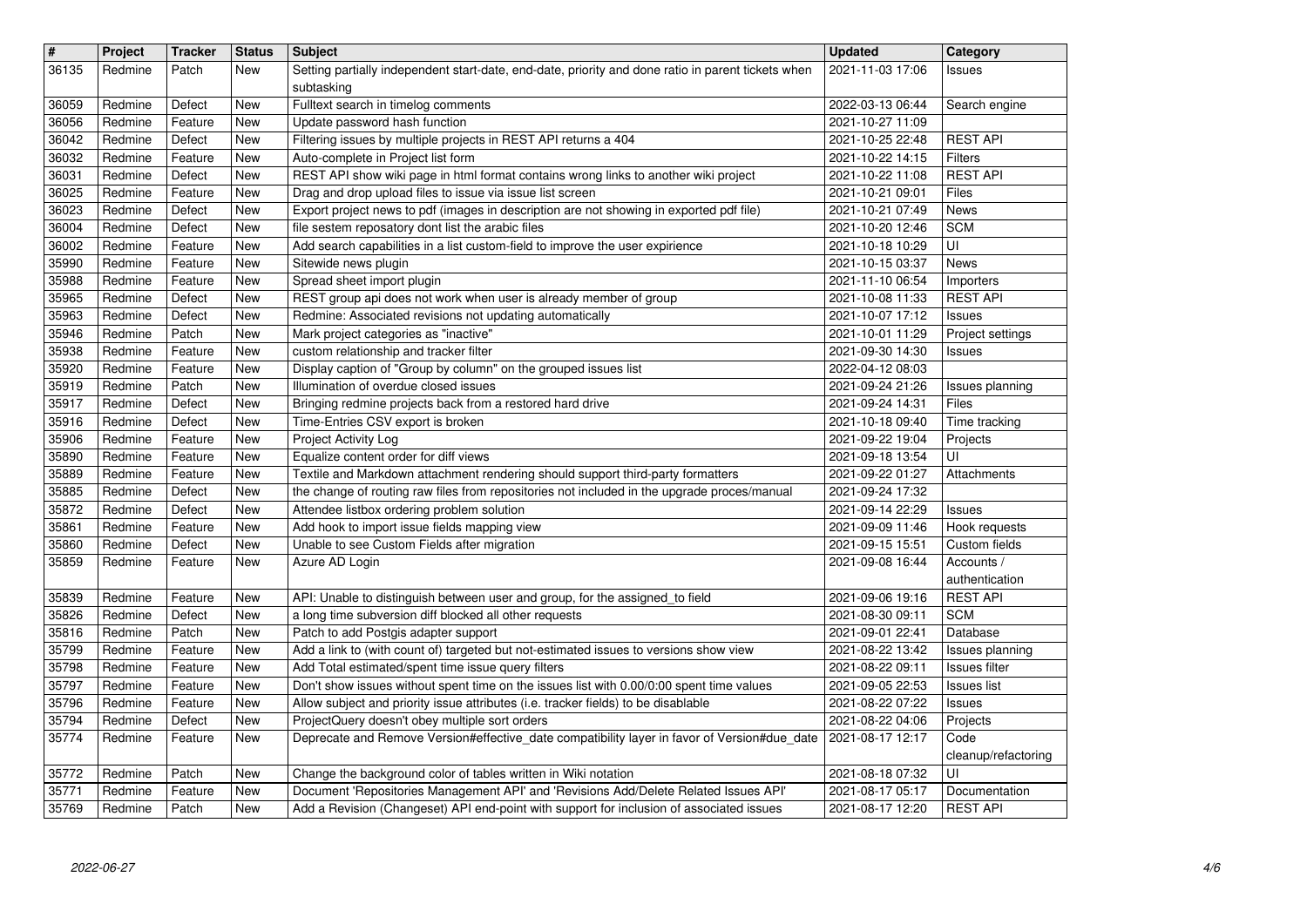| $\vert$ #      | Project            | <b>Tracker</b>     | <b>Status</b> | <b>Subject</b>                                                                                                                                                                                             | <b>Updated</b>                       | Category                          |
|----------------|--------------------|--------------------|---------------|------------------------------------------------------------------------------------------------------------------------------------------------------------------------------------------------------------|--------------------------------------|-----------------------------------|
| 35762          | Redmine            | Feature            | New           | Add an optional, explicit Project#start_date and Project#due_date to projects                                                                                                                              | 2021-08-14 12:01                     | Projects                          |
| 35761          | Redmine            | Feature            | New           | Display Project#start_date and Project#due_date on project show view                                                                                                                                       | 2021-08-14 12:01                     | Projects                          |
| 35760<br>35750 | Redmine<br>Redmine | Feature<br>Feature | New<br>New    | Add a fallback-mechanism to Version#due_date similar to Version#start_date<br>Export "version" information with custom fields                                                                              | 2021-08-14 11:52<br>2021-08-12 18:10 | Roadmap<br>Custom fields          |
| 35749          | Redmine            | Feature            | New           | Call<br>Redmine::Hook.call_hook(:model_changeset_scan_commit_for_issue_ids_pre_issue_update)                                                                                                               | 2021-08-12 09:42                     |                                   |
| 35747<br>35734 | Redmine<br>Redmine | Feature<br>Defect  | New<br>New    | not only in case of a fixed issue with 'fixes' keyword<br>Allow style attribute for HTML elements in CommonMark formatter<br>Comments are not shown correctly in Outlookmails when using nummeration where | 2021-08-12 09:13<br>2021-08-11 13:25 | Text formatting<br><b>Issues</b>  |
| 35732          | Redmine            | Defect             | New           | PRE-Blocks are included<br>Clean up and reorder Redmine Wiki                                                                                                                                               | 2021-12-16 09:47                     |                                   |
| 35685          | Redmine            | Feature            | New           | Support for MySQL > 5.7 or MariaDB                                                                                                                                                                         | 2022-06-10 12:46                     | Database<br><b>SCM</b>            |
| 35680<br>35679 | Redmine<br>Redmine | Defect<br>Feature  | New<br>New    | Error while using local hashes gitlab-repository<br>Ignore text email parts only stating that the email should be viewed as HTML                                                                           | 2021-08-04 09:40<br>2021-08-03 22:14 | Email receiving                   |
| 35676          | Redmine            | Feature            | New           | Optimize performance of syntax highlighting implementation                                                                                                                                                 | 2021-08-03 12:11                     | Performance                       |
| 35674          | Redmine            | Patch              | New           | Several improvements (with fixes of inconsistencies) for the issues show view                                                                                                                              | 2021-08-22 05:17                     | UI                                |
| 35670          | Redmine            | Defect             | New           | Graphs in the Issues Report details are too large.<br>Consider generalization of My page block mechanism for use on the Issues Reports view                                                                | 2021-08-03 01:04                     | Issues planning                   |
| 35667<br>35666 | Redmine<br>Redmine | Feature<br>Defect  | New<br>New    | Review incorrect usage of Setting.display_subprojects_issues                                                                                                                                               | 2021-08-02 18:08<br>2021-08-02 15:42 | Issues planning<br><b>Issues</b>  |
| 35664          | Redmine            | Defect             | New           | Inconsistencies in rendering of subproject data on Issues Reports                                                                                                                                          | 2021-08-02 15:26                     | Issues planning                   |
| 35663          | Redmine            | Feature            | New           | Access custom fields in project specific activities via Redmine API                                                                                                                                        | 2021-08-02 15:26                     | <b>REST API</b>                   |
| 35657<br>35648 | Redmine<br>Redmine | Feature<br>Patch   | New<br>New    | Spent time ratio column and filter<br>Changelog generator should allow merging two or more versions                                                                                                        | 2021-09-05 22:56<br>2021-08-01 10:15 | <b>Issues</b>                     |
| 35647          | Redmine            | Feature            | New           | Allow the user to properly override Setting.display_subprojects_issues on Issue Reports if a                                                                                                               | 2021-08-03 02:31                     | Issues planning                   |
| 35645          | Redmine            | Feature            | New           | project has subprojects<br>Request for reconsideration of removal of 'View all issues' link                                                                                                                | 2022-01-18 08:50                     | UI                                |
| 35640          | Redmine            | Feature            | New           | select / deselect watchers with one click when I copy a single issue                                                                                                                                       | 2021-07-30 02:32                     | <b>Issues</b>                     |
| 35626          | Redmine            | Feature            | New           | Prevent close project                                                                                                                                                                                      | 2021-07-28 16:03                     | Projects                          |
| 35616<br>35613 | Redmine<br>Redmine | Feature<br>Patch   | New           | Remove "Delete" from the context menu for related issues                                                                                                                                                   | 2021-07-27 21:00<br>2021-11-15 14:37 | UI<br>Translations                |
| 35582          | Redmine            | Defect             | New<br>New    | German translation update of Wiki syntax help<br>Error: Template::Error (Tried to load unspecified class:                                                                                                  | 2022-02-13 10:04                     | Administration                    |
|                |                    |                    |               | ActiveSupport::HashWithIndifferentAccess)                                                                                                                                                                  |                                      |                                   |
| 35570          | Redmine            | Feature            | New           | Dynamically adjustable template options                                                                                                                                                                    | 2021-07-16 09:42                     | Themes                            |
| 35566<br>35545 | Redmine<br>Redmine | Feature<br>Defect  | New<br>New    | option to display thumbnails above file list in Documents<br>Fix css class assignment in issue custom field rendering in show view                                                                         | 2021-07-15 02:51<br>2021-07-14 10:31 | Attachments<br><b>Issues</b>      |
| 35536          | Redmine            | Patch              | New           | Use webpack to improve javascripts and stylesheets management                                                                                                                                              | 2022-01-05 08:00                     |                                   |
| 35531          | Redmine            | Defect             | New           | redmine unexpected undefined local variable or method `project" for mail handler, did you                                                                                                                  | 2021-09-10 10:04                     | Email receiving                   |
| 35471          | Redmine            | Feature            | <b>New</b>    | mean project url<br>Split field_is_private to two labels for correct Russian translation                                                                                                                   | 2021-07-01 14:24                     | Translations                      |
| 35456          | Redmine            | Feature            | <b>New</b>    | Group of Users as Assignable Users per tracker                                                                                                                                                             | 2021-06-24 22:17                     | <b>Issues</b>                     |
| 35450          | Redmine            | Patch              | New           | Fixed an error message when registering an email address for a disallowed email domain                                                                                                                     | 2021-06-24 04:00                     | Code                              |
| 35432          | Redmine            | Feature            | New           | Git: View annotate prior to the change                                                                                                                                                                     | 2021-10-15 03:40                     | cleanup/refactoring<br><b>SCM</b> |
|                |                    |                    |               |                                                                                                                                                                                                            |                                      |                                   |
|                |                    |                    |               |                                                                                                                                                                                                            |                                      |                                   |
|                |                    |                    |               |                                                                                                                                                                                                            |                                      |                                   |
|                |                    |                    |               |                                                                                                                                                                                                            |                                      |                                   |
|                |                    |                    |               |                                                                                                                                                                                                            |                                      |                                   |
|                |                    |                    |               |                                                                                                                                                                                                            |                                      |                                   |
|                |                    |                    |               |                                                                                                                                                                                                            |                                      |                                   |
|                |                    |                    |               |                                                                                                                                                                                                            |                                      |                                   |
|                |                    |                    |               |                                                                                                                                                                                                            |                                      |                                   |
|                |                    |                    |               |                                                                                                                                                                                                            |                                      |                                   |
|                |                    |                    |               |                                                                                                                                                                                                            |                                      |                                   |
|                |                    |                    |               |                                                                                                                                                                                                            |                                      |                                   |
|                |                    |                    |               |                                                                                                                                                                                                            |                                      |                                   |
|                |                    |                    |               |                                                                                                                                                                                                            |                                      |                                   |
|                |                    |                    |               |                                                                                                                                                                                                            |                                      |                                   |
|                |                    |                    |               |                                                                                                                                                                                                            |                                      |                                   |
|                |                    |                    |               |                                                                                                                                                                                                            |                                      |                                   |
|                |                    |                    |               |                                                                                                                                                                                                            |                                      |                                   |